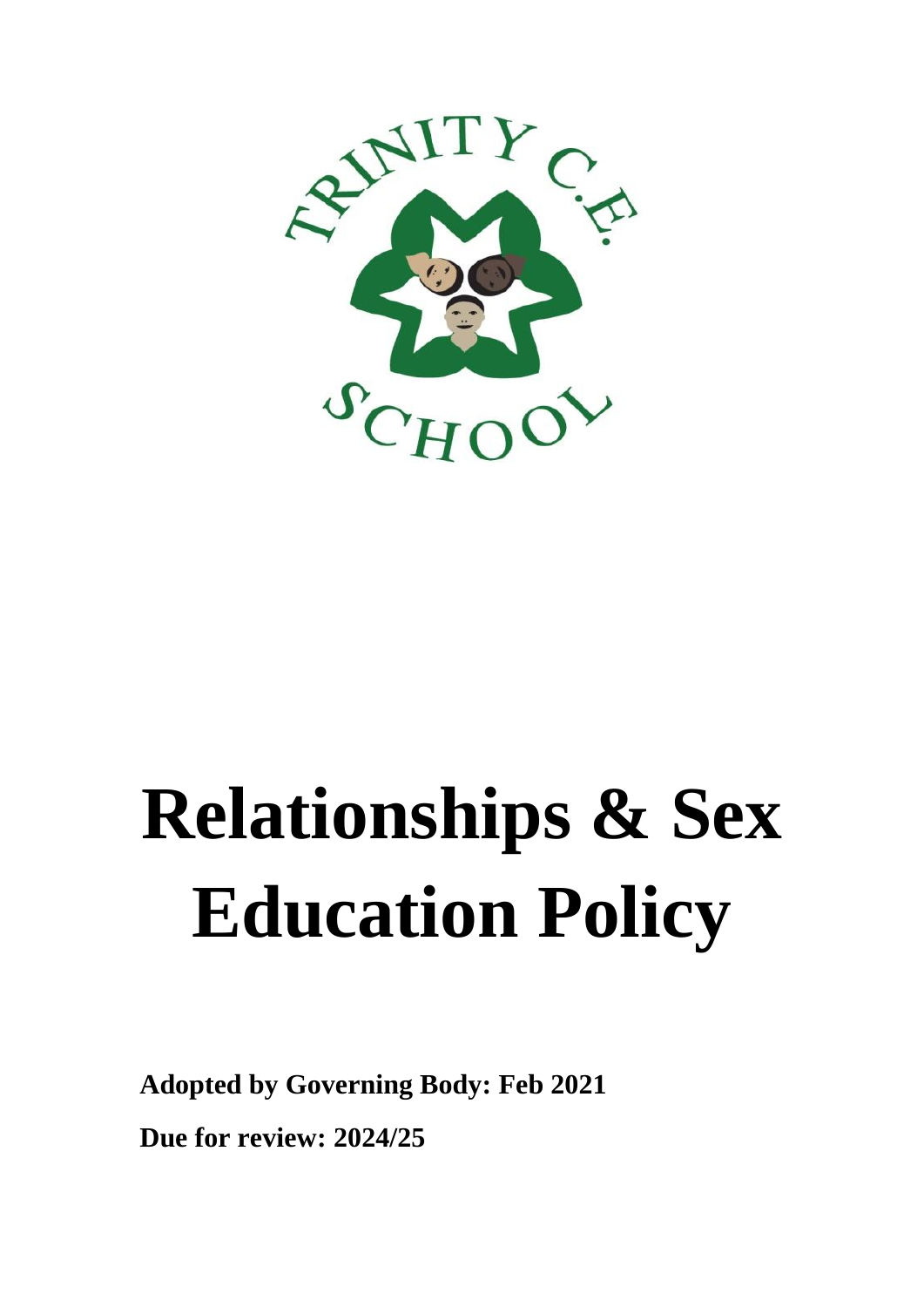## **INTRODUCTION**

We have based our school's Relationship and Sex Education Policy on the statutory guidance from DfE for Relationships Education, Relationships and Sex Education (RSE) and Health Education (2019) issued under Section 80A of the Education Act 2002 and section 403 of the Education Act 1996.

#### DfE guidance (2019) states:

*'We have made Relationships Education compulsory in all primary schools in England and Relationships and Sex Education compulsory in all secondary schools, as well as making Health Education compulsory in all state-funded schools.'* 

*We refer to RSE (Relationship and Sex Education); we place the emphasis upon relationships, supporting pupils understanding and skill in developing positive and healthy relationships. Our definition is that this work is a lifelong learning process; it is about physical, moral and emotional development. It is about understanding stable and loving relationships, respect, love, care and the importance of marriage.'*

Nigel Genders, the Church of England's Chief Education Officer, response to DfE guidance comments:

*'RSE should teach the diversity of healthy relationships, lifestyle choices and beliefs and schools must be given the flexibility to reflect their own ethos and values as well as that of their local context. This must include their context of belief, faith and religion. In Church schools RSE must be culturally and community sensitive as well as encompass the teachings of the Church, including the Christian understanding of marriage as the context for sexual relationships and the importance of trust, loyalty, fidelity and choice as well as the understanding of abstinence and celibacy as positive life choices.* 

*In partnership with parents, schools have a vital role to play in the formation of our children. Taking that responsibility seriously means we are not prepared to leave their development to the distorted representations of sex and relationships that are just a few clicks away on their phones and computers, but will actively promote staying safe, developing healthy relationships, and protecting self-esteem and good mental health. That's what good RSE should aim for as it contributes to an education that develops dignity and respect.'* 

The DfE references in this document come from the DfE document 'Sex Education (RSE) and Health Education - Statutory guidance for governing bodies, proprietors, head teachers, principals, senior leadership teams, teachers'. (2019)

## **AIMS FOR RELATIONSHIPS AND SEX EDUCATION**

• RSE in our school is part of the personal, social and health education curriculum. This is integrated within the wider school curriculum and complements and overlaps with the general ethos and life of the school.

• We aim to inform children on matters of personal hygiene and related health issues, encourage exploration of values and moral issues taking into account physical and moral risks associated with certain behaviour, educate against discrimination and prejudice and help prepare children to make informed choices about relationships.

• In planning and presenting our RSE programme we provide an opportunity for pupils to express themselves within a trusted and safe environment. Central to our PSHE programme is the development of pupils' self-esteem. If young people feel positive and good about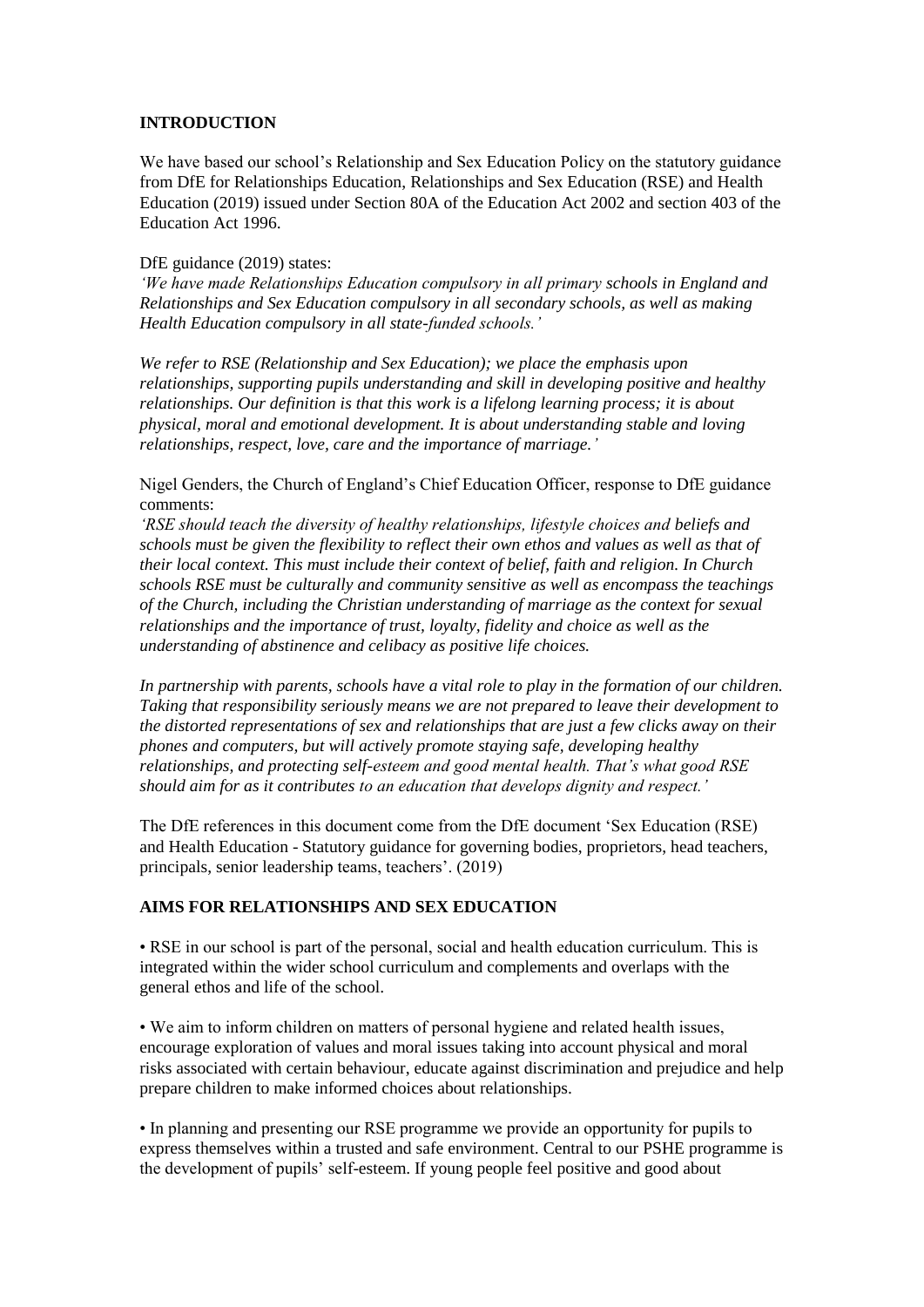themselves they are more likely to take care of themselves, think positively of other people and therefore, develop non-exploitative, caring relationships. They are also less likely to be exploited by others.

• Our policy and practice is based upon national guidance and good practice, consistent with Shropshire Council recommendations. This policy has been reviewed and updated in consultation with our school community, including parents, and approved by Governors.

## **CONTENT**

We are committed to ensuring our programme is age appropriate. We take advice and are updated on a regular basis by our Shropshire Public Health Curriculum Advisor on local contextual safeguarding issues, national trends and data.

We follow good practice recommendations and use additional resources from reliable and authoritative experts such as the PSHE Association, the Sex Education Forum, Pubic Health England and CEOP.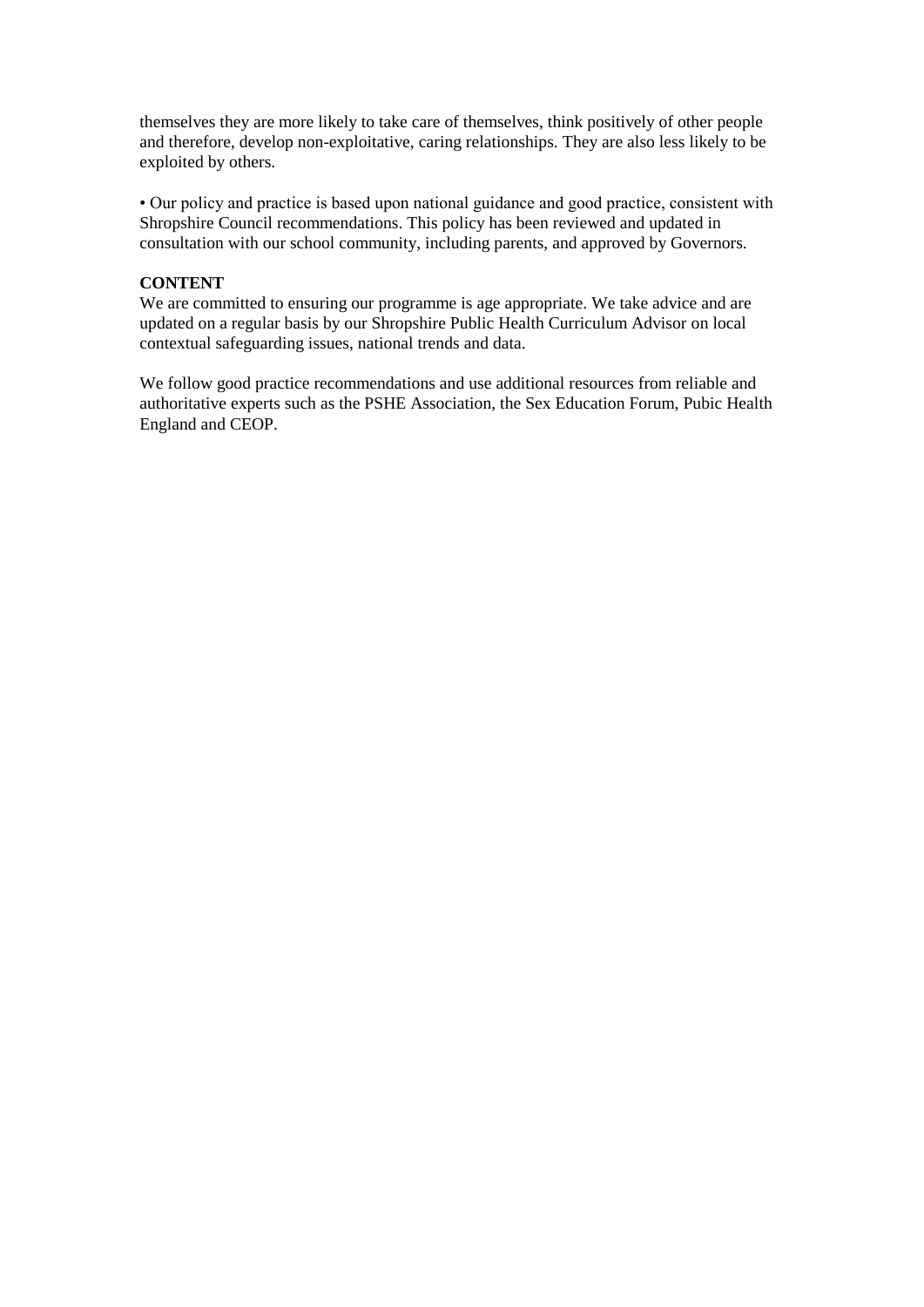#### **SECTION 1 RELATIONSHIPS EDUCATION**

## **RELATIONSHIPS EDUCATION (DfE 2019)**

The following paragraphs are taken from the DfE 2019 guidance:

'54. The focus in primary school should be on teaching the fundamental building blocks and characteristics of positive relationships, with particular reference to friendships, family relationships, and relationships with other children and with adults.

55. This starts with pupils being taught about what a relationship is, what friendship is, what family means and who the people are who can support them. From the beginning of primary school, building on early education, pupils should be taught how to take turns, how to treat each other with kindness, consideration and respect, the importance of honesty and truthfulness, permission seeking and giving, and the concept of personal privacy. Establishing personal space and boundaries, showing respect and understanding the differences between appropriate and inappropriate or unsafe physical, and other, contact – these are the forerunners of teaching about consent, which takes place at secondary.

56. Respect for others should be taught in an age-appropriate way, in terms of understanding one's own and others' boundaries in play, in negotiations about space, toys, books, resources and so on.

57. From the beginning, teachers should talk explicitly about the features of healthy friendships, family relationships and other relationships which young children are likely to encounter. Drawing attention to these in a range of contexts should enable pupils to form a strong early understanding of the features of relationships that are likely to lead to happiness and security. This will also help them to recognise any less positive relationships when they encounter them.

58. The principles of positive relationships also apply online especially as, by the end of primary school, many children will already be using the internet. When teaching relationships content, teachers should address online safety and appropriate behaviour in a way that is relevant to pupils' lives. Teachers should include content on how information and data is shared and used in all contexts, including online; for example, sharing pictures, understanding that many websites are businesses and how sites may use information provided by users in ways they might not expect.

59. Teaching about families requires sensitive and well-judged teaching based on knowledge of pupils and their circumstances. Families of many forms provide a nurturing environment for children. (Families can include for example, single parent families, LGBT parents, families headed by grandparents, adoptive parents, foster parents/carers amongst other structures.) Care needs to be taken to ensure that there is no stigmatisation of children based on their home circumstances and needs, to reflect sensitively that some children may have a different structure of support around them; e.g. looked after children or young carers.

60. A growing ability to form strong and positive relationships with others depends on the deliberate cultivation of character traits and positive personal attributes, (sometimes referred to as 'virtues') in the individual. In a school wide context which encourages the development and practice of resilience and other attributes, this includes character traits such as helping pupils to believe they can achieve, persevere with tasks, work towards long-term rewards and continue despite setbacks. Alongside understanding the importance of self-respect and self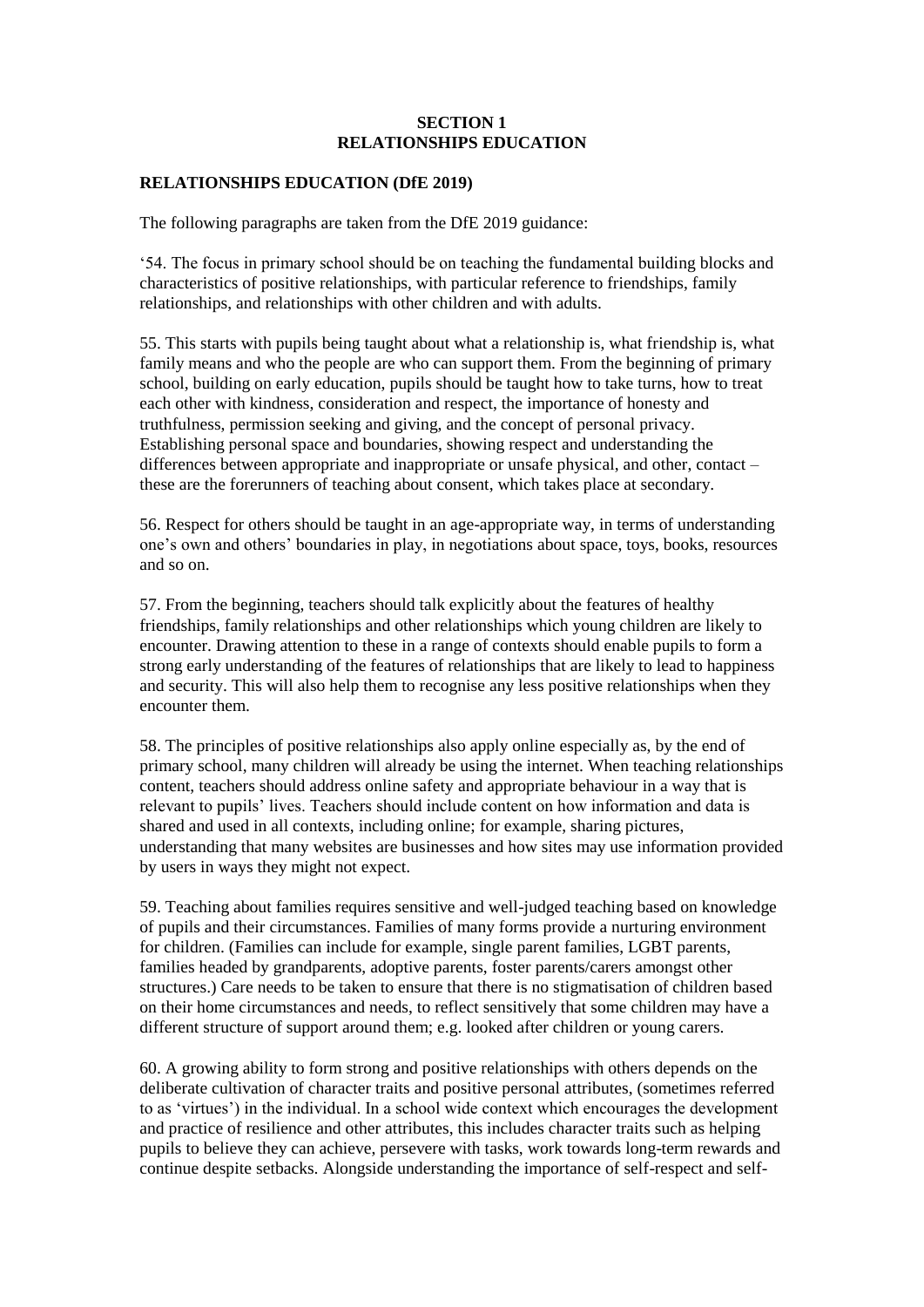worth, pupils should develop personal attributes including honesty, integrity, courage, humility, kindness, generosity, trustworthiness and a sense of justice. This can be achieved in a variety of ways including by providing planned opportunities for young people to undertake social action, active citizenship and voluntary service to others locally or more widely.

61. Relationships Education also creates an opportunity to enable pupils to be taught about positive emotional and mental wellbeing, including how friendships can support mental wellbeing.

62. Through Relationships Education (and RSE), schools should teach pupils the knowledge they need to recognise and to report abuse, including emotional, physical and sexual abuse. In primary schools, this can be delivered by focusing on boundaries and privacy, ensuring young people understand that they have rights over their own bodies. This should also include understanding boundaries in friendships with peers and also in families and with others, in all contexts, including online. Pupils should know how to report concerns and seek advice when they suspect or know that something is wrong. At all stages it will be important to balance teaching children about making sensible decisions to stay safe (including online) whilst being clear it is never the fault of a child who is abused and why victim blaming is always wrong. These subjects complement Health Education and as part of a comprehensive programme and whole school approach, this knowledge can support safeguarding of children.'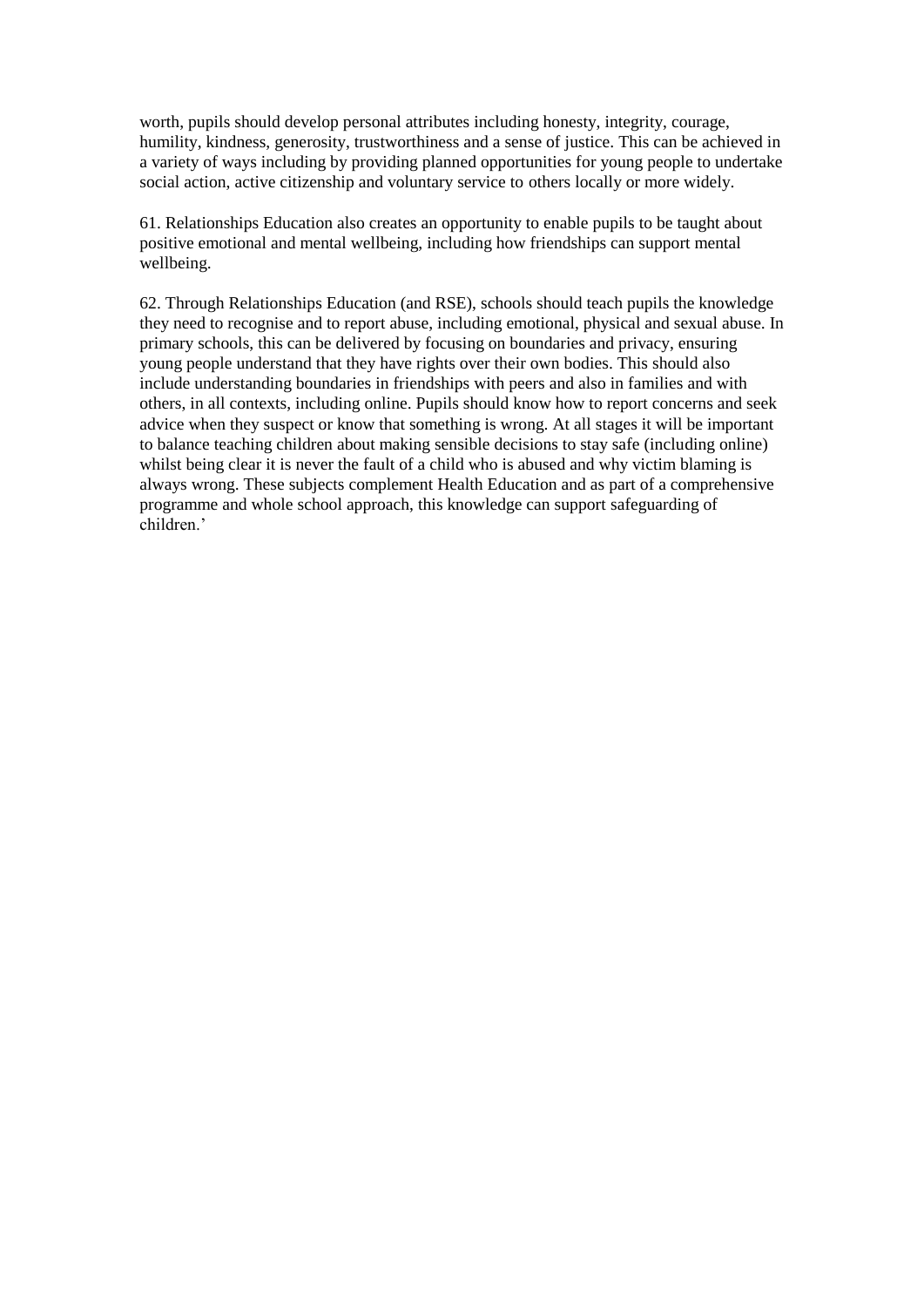## **SECTION 2 SEX EDUCATION**

## **DEFINITION OF SEX EDUCATION (DfE 2019)**

The following paragraph is taken from the DfE 2019 guidance:

'66. The content set out in this guidance covers everything that primary schools should teach about relationships and health, including puberty. The national curriculum for science also includes subject content in related areas, such as the main external body parts, the human body as it grows from birth to old age (including puberty) and reproduction in some plants and animals. It will be for primary schools to determine whether they need to cover any additional content on sex education to meet the needs of their pupils. Many primary schools already choose to teach some aspects of sex education and will continue to do so, although it is not a requirement.'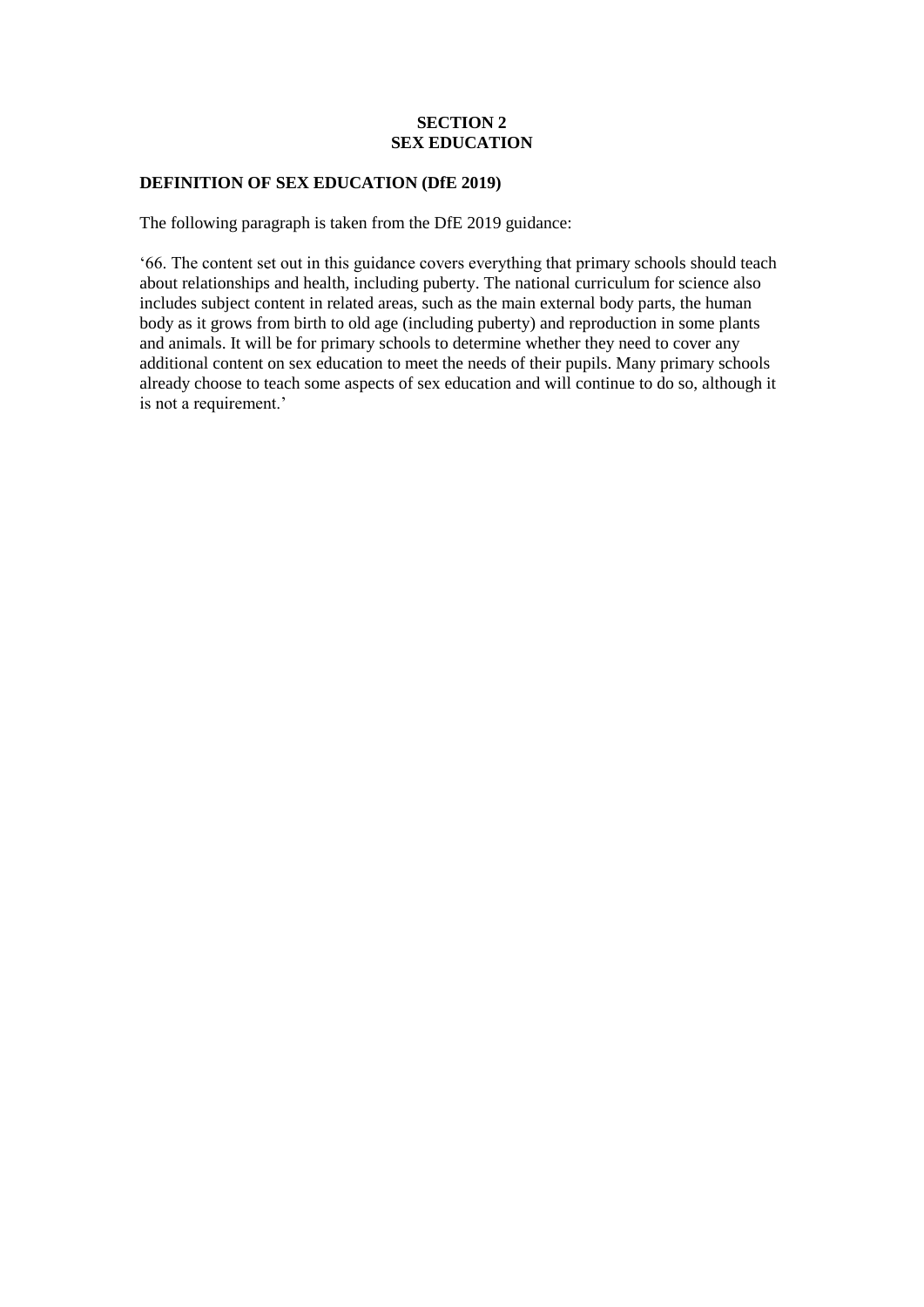## **SECTION 3 HOW RELATIONSHIPS & SEX EDUCATION IS TAUGHT AT TRINITY**

Updated for Academic Year 2021-22.

# **RELATIONASHIPS**

**Relationships Education** is taught throughout the curriculum and embodied within the vision and values of the school on a day-to-day basis. We also use specific schemes of work to explicitly sequence, plan and deliver focused Relationships Education lessons as set out below:

- 3D PSHE Scheme - see summary of content

|                     | <b>CYCLE A R/Y1</b>                                                  | <b>CYCLE B R/Y1</b>                                                |  | <b>CYCLE A Y1/2</b>                                                   | <b>CYCLE B Y1/2</b>                                               |
|---------------------|----------------------------------------------------------------------|--------------------------------------------------------------------|--|-----------------------------------------------------------------------|-------------------------------------------------------------------|
| Autumn 1            | <b>Lesson 1 Hide and Seek</b>                                        | Core Theme 3 Unit 1 LESSON 3:                                      |  | Core Theme 3 Unit 1 LESSON 3:                                         | Core Theme 2 Unit 3 LESSON 1:                                     |
|                     | <b>Lesson 2 Nan's House</b><br>Lesson 3   Like                       | Taking Turns - It's Your Turn!<br>Core Theme 2 Unit 1 LESSON 7:    |  | Taking Turns - It's Your Turn!<br>Core Theme 2 Unit 1 LESSON 7:       | Fair and Unfair - It's Not Fair!<br>Core Theme 2 Unit 3 LESSON 4: |
|                     | <b>Lesson 4 It's Your Turn</b>                                       | Good Manners - How Rude!                                           |  | Good Manners - How Rude!                                              | Right and Wrong - In the Right<br>Core Theme 1 Unit 5 LESSON 7:   |
|                     |                                                                      | Core Theme 2 Unit 3 LESSON 6:                                      |  | Core Theme 2 Unit 3 LESSON 6:                                         |                                                                   |
|                     |                                                                      | Kindness - Give a Little                                           |  | Kindness - Give a Little                                              | Staying Safe - I Don't Know You<br>Core Theme 1 Unit 5 LESSON 3:  |
|                     |                                                                      |                                                                    |  |                                                                       | Drug Safety - Magic Medicine<br>Core Theme 1 Unit 4 LESSON 5:     |
| <b>Autumn 2</b>     | <b>Lesson 5 What a Problem</b><br><b>Lesson 6 Take the Plunge</b>    | Core Theme 1 Unit 4 LESSON 1:<br>Happiness - Smile!                |  | Core Theme 1 Unit 4 LESSON 1:<br>Happiness - Smile!                   | Consequences - Good v Bad                                         |
|                     | <b>Lesson 7 An Old Friend</b><br>Lesson 8 Me and You                 | Core Theme 2 Unit 1 LESSON 1:                                      |  | Core Theme 2 Unit 1 LESSON 1:                                         | Core Theme 2 Unit 1 LESSON 4:                                     |
|                     |                                                                      | Feelings - How I Feel<br>Core Theme 2 Unit 1 LESSON 2:             |  | Feelings - How I Feel<br>Core Theme 2 Unit 1 LESSON 2:                | Co-operation - Negotiation<br>Core Theme 2 Unit 1 LESSON 5:       |
|                     |                                                                      | Responses - You and Me<br>Core Theme 2 Unit 1 LESSON 3:            |  | Responses - You and Me<br>Core Theme 2 Unit 1 LESSON 3:               | Co-operation - Want to Play?<br>Core Theme 2 Unit 1 LESSON 6:     |
|                     |                                                                      | Opinions - I Think.                                                |  | <b>Opinions - I Think</b>                                             | Co-operation - Let's Debatel                                      |
| Spring 3            | <b>Lesson 9 Stick to the Rules</b><br><b>Lesson 10 Rainy Days</b>    | Core Theme 1 Unit 2 LESSON 4:                                      |  | Core Theme 1 Unit 2 LESSON 4:                                         | Core Theme 1 Unit 2 LESSON 5:                                     |
|                     | <b>Lesson 11 I Feely Poorly</b>                                      | Washing Hands - Meet Grub!<br>Core Theme 1 Unit 1 LESSON 1:        |  | Washing Hands - Meet Grub!<br>Core Theme 1 Unit 1 LESSON 1:           | Keeping Clean - Bath-time<br>Core Theme 1 Unit 2 LESSON 6:        |
|                     | <b>Lesson 12 Clean and Tidy</b>                                      | Healthy Eating - Vote Green!<br>Core Theme 1 Unit 1 LESSON 2:      |  | Healthy Eating - Vote Green!<br>Core Theme 1 Unit 1 LESSON 2:         | Skin - Skinny Tip                                                 |
|                     |                                                                      | Healthy Eating - Meat Eaters<br>Core Theme 2 Unit 3 LESSON 2:      |  | <b>Healthy Eating - Meat Eaters</b>                                   |                                                                   |
|                     |                                                                      | Comparisons - All the Same                                         |  | Core Theme 2 Unit 3 LESSON 2:<br>Comparisons - All the Same           |                                                                   |
| <b>Spring 4</b>     | <b>Lesson 13 Bully Boy</b>                                           | Core Theme 1 Unit 5 LESSON 4:                                      |  | Core Theme 1 Unit 5 LESSON 4:                                         | Core Theme 1 Unit 3 LESSON 3:                                     |
|                     | <b>Lesson 14 Family Fun</b><br>Lesson 15 One Gold Star               | Personal Safety - Secret Surprise<br>Core Theme 1 Unit 5 LESSON 5: |  | Personal Safety - Secret Surprise<br>Core Theme 1 Unit 5 LESSON 5:    | Growing Up - All Grown Up<br>Core Theme 1 Unit 3 LESSON 4:        |
|                     | Lesson 16 All Join in                                                | <b>Emotional Safety - Getting Help</b>                             |  | Emotional Safety - Getting Help                                       | Changing Needs - I Need<br>Core Theme 2 Unit 3 LESSON 3:          |
|                     |                                                                      |                                                                    |  |                                                                       | Behaviour - In My Shoes                                           |
| Summer 5            | <b>Lesson 17 I'm Stuck</b>                                           | Core Theme 2 Unit 4 LESSON 5:                                      |  | Core Theme 2 Unit 4 LESSON 5:                                         | Core Theme 1 Unit 2 LESSON 1:                                     |
|                     | Lesson 18 A Piece of Cake                                            | Family - My Family<br>Core Theme 2 Unit 4 LESSON 6:                |  | Family - My Family<br>Core Theme 2 Unit 4 LESSON 6:                   | Dental Hygiene - Brushing Up!<br>Core Theme 1 Unit 2 LESSON 2:    |
|                     | Lesson 19 Busy Body<br>Lesson 20 The New pet                         | Family - Special People<br>Core Theme 3 Unit 1 LESSON 6:           |  | Family - Special People<br>Core Theme 3 Unit 1 LESSON 6:              | Dental Hygiene - Bright White<br>Core Theme 1 Unit 2 LESSON 3:    |
|                     | Lesson 21 Getting in a Knot                                          | Caring - Talking to Plants                                         |  | Caring - Talking to Plants                                            | Dental Hygiene - Top Teeth                                        |
|                     | <b>Shropshire RSE Respect Yourself</b>                               | Core Theme 3 Unit 1 LESSON 4:                                      |  | Core Theme 3 Unit 1 LESSON 4:                                         |                                                                   |
|                     | used alongside scheme.                                               | Lending / Borrowing - The<br><b>Borrowers</b>                      |  | Lending / Borrowing - The<br><b>Borrowers</b>                         | <b>Shropshire RSE Respect Yourself</b><br>used alongside scheme.  |
|                     |                                                                      | <b>Shropshire RSE Respect Yourself</b>                             |  | <b>Shropshire RSE Respect Yourself</b>                                |                                                                   |
|                     |                                                                      | used alongside scheme                                              |  | used alongside scheme.                                                |                                                                   |
| Summer <sub>6</sub> | Lesson 22 E-Safety; Be Safe                                          | Core Theme 3 Unit 3 LESSON 1:                                      |  | Core Theme 3 Unit 3 LESSON 1:                                         | Core Theme 3 Unit 3 LESSON 4:                                     |
|                     | <b>Lesson 23 Eid Mubarak</b><br><b>Lesson 24 Playtime Games</b>      | Money - Grows on Trees?<br>Core Theme 3 Unit 3 LESSON 2:           |  | Money - Grows on Trees?<br>Core Theme 3 Unit 3 LESSON 2:              | Money - Shopping List<br>Core Theme 3 Unit 3 LESSON 5:            |
|                     | <b>Lesson 25 Litter Bug</b>                                          | Money - Coining it in!                                             |  | Money - Coining it in!                                                | Choices - This or That?                                           |
|                     | Shropshire RSE Respect Yourself                                      | Core Theme 3 Unit 3 LESSON 3:<br>Money - Keep Money Safe           |  | Core Theme 3 Unit 3 LESSON 3:<br>Money - Keep Money Safe              | Core Theme 3 Unit 3 LESSON 6:<br>Enterprise - Dragons' Den        |
|                     | used alongside scheme.                                               | <b>Shropshire RSE Respect Yourself</b>                             |  | <b>Shropshire RSE Respect Yourself</b>                                |                                                                   |
|                     |                                                                      | used alongside scheme.                                             |  | used alongside scheme.                                                | <b>Shropshire RSE Respect Yourself</b><br>used alongside scheme.  |
|                     | <b>CYCLE A Y2/3</b>                                                  | <b>CYCLE B Y2/3</b>                                                |  | <b>CYCLE A Y4/5</b>                                                   | <b>CYCLE B Y4/5</b>                                               |
|                     | Core Theme 2 Unit 3 LESSON 1:                                        | Core Theme 1 Unit 6 LESSON 1:                                      |  | Core Theme 1 Unit 6 LESSON 4:                                         | Core Theme 3 Unit 1 LESSON 1:                                     |
| <b>Autumn 1</b>     | Fair and Unfair - It's Not Fair!                                     | E-Safety - Online Chat                                             |  | Online Privacy - It's Personal                                        | Structure - Just Imagine                                          |
|                     | Core Theme 2 Unit 3 LESSON 4:                                        | Core Theme 1 Unit 6 LESSON 2:                                      |  | Core Theme 1 Unit 6 LESSON 5:<br>Internet Use - Online Usage          | Core Theme 3 Unit 1 LESSON 2:                                     |
|                     | Right and Wrong - In the Right<br>Core Theme 1 Unit 5 LESSON 7:      | Online Privacy - The Secrets Jar<br>Core Theme 1 Unit 6 LESSON 3:  |  | Core Theme 1 Unit 6 LESSON 6:                                         | Law and Order - In Charge<br>Core Theme 3 Unit 1 LESSON 3:        |
|                     | Staying Safe - I Don't Know You<br>Core Theme 1 Unit 5 LESSON 3:     | Online Privacy - E-Protec                                          |  | Internet Use - Age Limits                                             | U.N. Rights - Our Right                                           |
|                     | Drug Safety - Magic Medicine                                         |                                                                    |  |                                                                       |                                                                   |
| Autumn 2            | Core Theme 1 Unit 4 LESSON 5:<br>Consequences - Good v Bad           | Core Theme 2 Unit 5 LESSON 1:<br>Friendship - Best Features        |  | Core Theme 3 Unit 3 LESSON 1:<br>Gender Stereotypes - His and Hers    | Core Theme 2 Unit 4 LESSON 5:<br>Online Relationships - A Risky   |
|                     | Core Theme 2 Unit 1 LESSON 4:                                        | Core Theme 2 Unit 5 LESSON 2:                                      |  | Core Theme 2 Unit 3 LESSON 2:                                         | <b>Business</b>                                                   |
|                     | Co-operation - Negotiation<br>Core Theme 2 Unit 1 LESSON 5:          | Friendship - Circles Time<br>Core Theme 2 Unit 5 LESSON 3:         |  | Self-Worth - I'm a Marvell<br>Core Theme 1 Unit 5 LESSON 5:           | Core Theme 1 Unit 5 LESSON 1:<br>Drugs - Just Say No!             |
|                     | Co-operation - Want to Play?<br>Core Theme 2 Unit 1 LESSON 6:        | Friendship - Falling Out                                           |  | Feelings - Overreacting                                               | Core Theme 1 Unit 5 LESSON 2:                                     |
|                     | Co-operation - Let's Debate!                                         | Core Theme 2 Unit 5 LESSON 4:<br>Friendship - The BAFAs            |  |                                                                       | Alcohol - Drink Aware                                             |
| Spring 3            | Core Theme 1 Unit 2 LESSON 1                                         | Core Theme 1 Unit 1 LESSON 1:                                      |  | Core Theme 1 Unit 3 LESSON 2: A                                       | Core Theme 1 Unit 5 LESSON 3:                                     |
|                     | <b>Food Choices - Secret Eaters</b><br>Core Theme 2 Unit 4 LESSON 1: | Physical, Emotional and Mental -<br>I Am Who I Am!                 |  | <b>Balanced Diet - Balancing Act</b><br>Core Theme 1 Unit 3 LESSON 3: | Tobacco - Up in Smoke<br>Core Theme 1 Unit 5 LESSON 4:            |
|                     | Physical Contact - Touch                                             | Core Theme 1 Unit 1 LESSON 2:                                      |  | Working With Food - Master Chef                                       | Substance Abuse - Let's Be Frank                                  |
|                     | Sensitive                                                            | Physical, Emotional and Mental -<br><b>Hearts and Minds</b>        |  | Core Theme 1 Unit 3 LESSON 4:<br>Working With Food - Our Food Hall    |                                                                   |
|                     |                                                                      | Core Theme 1 Unit 1 LESSON 3:                                      |  |                                                                       |                                                                   |
|                     |                                                                      | Physical, Emotional and Mental -<br>Three in One                   |  |                                                                       |                                                                   |
| <b>Spring 4</b>     | Core Theme 1 Unit 5 LESSON 5:                                        | Core Theme 2 Unit 1 LESSON 1:                                      |  | Core Theme 1 Unit 5 LESSON 6:                                         | Core Theme 1 Unit 5 LESSON 5:                                     |
|                     | Basic First-Aid - First Aids Tip                                     | Clear Messages - Dot Dot Dash<br>Core Theme 2 Unit 1 LESSON 2:     |  | Self-Respect - Let's Rockl                                            | Basic First-Aid - First Aids Tip                                  |
|                     |                                                                      | How to Listen - Listen Up!<br>Core Theme 3 Unit 2 LESSON 1:        |  |                                                                       |                                                                   |
|                     |                                                                      | Different Communities - My                                         |  |                                                                       |                                                                   |
|                     | Core Theme 1 Unit 1 LESSON 1:                                        | Community<br>Core Theme 2 Unit 1 LESSON 3:                         |  | Core Theme 2 Unit 1 LESSON 3:                                         | Core Theme 1 Unit 2 LESSON 1:                                     |
| Summer 5            | Physical, Emotional and Mental -                                     | Responding to Others - Agony                                       |  | Responding to Others - Agony                                          | Food Choices - Secret Eaters<br>Core Theme 2 Unit 4 LESSON 1:     |
|                     | 3-Dimensional                                                        | Aunts                                                              |  | Aunts                                                                 | <b>Physical Contact - Touch Sensitive</b>                         |
|                     |                                                                      |                                                                    |  |                                                                       |                                                                   |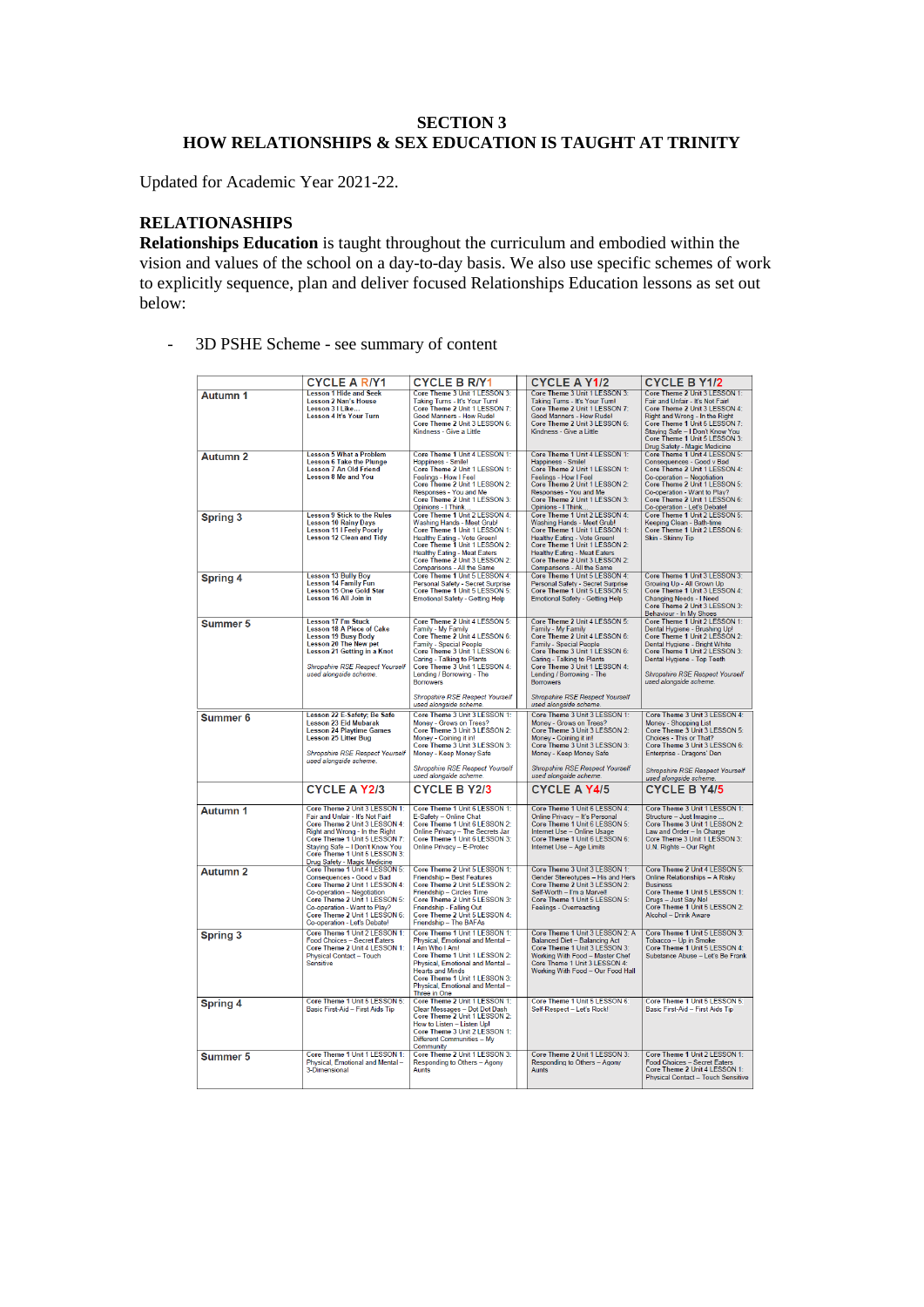| Summer 6        | Lesson 22 E-Safety; Be Safe<br><b>Lesson 23 Eid Mubarak</b><br><b>Lesson 24 Playtime Games</b><br>Lesson 25 Litter Bug<br><b>Shropshire RSE Respect Yourself</b><br>used alongside scheme.                                                                                | Core Theme 3 Unit 3 LESSON 1:<br>Money - Grows on Trees?<br>Core Theme 3 Unit 3 LESSON 2:<br>Money - Coining it in!<br>Core Theme 3 Unit 3 LESSON 3:<br>Money - Keep Money Safe<br><b>Shropshire RSE Respect Yourself</b><br>used alongside scheme.                      | Core Theme 3 Unit 3 LESSON 1:<br>Money - Grows on Trees?<br>Core Theme 3 Unit 3 LESSON 2:<br>Money - Coining it in!<br>Core Theme 3 Unit 3 LESSON 3:<br>Money - Keep Money Safe<br><b>Shropshire RSE Respect Yourself</b><br>used alongside scheme. | Core Theme 3 Unit 3 LESSON 4:<br>Money - Shopping List<br>Core Theme 3 Unit 3 LESSON 5:<br>Choices - This or That?<br>Core Theme 3 Unit 3 LESSON 6:<br>Enterprise - Dragons' Den<br>Shropshire RSE Respect Yourself<br>used alongside scheme. |  |
|-----------------|---------------------------------------------------------------------------------------------------------------------------------------------------------------------------------------------------------------------------------------------------------------------------|--------------------------------------------------------------------------------------------------------------------------------------------------------------------------------------------------------------------------------------------------------------------------|-----------------------------------------------------------------------------------------------------------------------------------------------------------------------------------------------------------------------------------------------------|-----------------------------------------------------------------------------------------------------------------------------------------------------------------------------------------------------------------------------------------------|--|
|                 | <b>CYCLE A Y2/3</b>                                                                                                                                                                                                                                                       | <b>CYCLE B Y2/3</b>                                                                                                                                                                                                                                                      | <b>CYCLE A Y4/5</b>                                                                                                                                                                                                                                 | <b>CYCLE B Y4/5</b>                                                                                                                                                                                                                           |  |
| <b>Autumn 1</b> | Core Theme 2 Unit 3 LESSON 1:<br>Fair and Unfair - It's Not Fair!<br>Core Theme 2 Unit 3 LESSON 4:<br>Right and Wrong - In the Right<br>Core Theme 1 Unit 5 LESSON 7:<br>Staying Safe - I Don't Know You<br>Core Theme 1 Unit 5 LESSON 3:<br>Drug Safety - Magic Medicine | Core Theme 1 Unit 6 LESSON 1:<br>E-Safety - Online Chat<br>Core Theme 1 Unit 6 LESSON 2:<br>Online Privacy - The Secrets Jar<br>Core Theme 1 Unit 6 LESSON 3:<br>Online Privacy - E-Protec                                                                               | Core Theme 1 Unit 6 LESSON 4:<br>Online Privacy - It's Personal<br>Core Theme 1 Unit 6 LESSON 5:<br>Internet Use - Online Usage<br>Core Theme 1 Unit 6 LESSON 6:<br>Internet Use - Age Limits                                                       | Core Theme 3 Unit 1 LESSON 1:<br>Structure - Just Imagine<br>Core Theme 3 Unit 1 LESSON 2:<br>Law and Order - In Charge<br>Core Theme 3 Unit 1 LESSON 3:<br>U.N. Rights - Our Right                                                           |  |
| <b>Autumn 2</b> | Core Theme 1 Unit 4 LESSON 5<br>Consequences - Good v Bad<br>Core Theme 2 Unit 1 LESSON 4:<br>Co-operation - Negotiation<br>Core Theme 2 Unit 1 LESSON 5:<br>Co-operation - Want to Play?<br>Core Theme 2 Unit 1 LESSON 6:<br>Co-operation - Let's Debatel                | Core Theme 2 Unit 5 LESSON 1:<br>Friendship - Best Features<br>Core Theme 2 Unit 5 LESSON 2:<br>Friendship - Circles Time<br>Core Theme 2 Unit 5 LESSON 3:<br>Friendship - Falling Out<br>Core Theme 2 Unit 5 LESSON 4:<br>Friendship - The BAFAs                        | Core Theme 3 Unit 3 LESSON 1:<br>Gender Stereotypes - His and Hers<br>Core Theme 2 Unit 3 LESSON 2:<br>Self-Worth - I'm a Marvell<br>Core Theme 1 Unit 5 LESSON 5:<br>Feelings - Overreacting                                                       | Core Theme 2 Unit 4 LESSON 5:<br>Online Relationships - A Risky<br><b>Business</b><br>Core Theme 1 Unit 5 LESSON 1:<br>Drugs - Just Say No!<br>Core Theme 1 Unit 5 LESSON 2:<br><b>Alcohol - Drink Aware</b>                                  |  |
| <b>Spring 3</b> | Core Theme 1 Unit 2 LESSON 1<br>Food Choices - Secret Eaters<br>Core Theme 2 Unit 4 LESSON 1:<br>Physical Contact - Touch<br>Sensitive                                                                                                                                    | Core Theme 1 Unit 1 LESSON 1:<br>Physical, Emotional and Mental -<br>I Am Who I Am!<br>Core Theme 1 Unit 1 LESSON 2:<br>Physical, Emotional and Mental -<br><b>Hearts and Minds</b><br>Core Theme 1 Unit 1 LESSON 3:<br>Physical, Emotional and Mental -<br>Three in One | Core Theme 1 Unit 3 LESSON 2: A<br>Balanced Diet - Balancing Act<br>Core Theme 1 Unit 3 LESSON 3:<br>Working With Food - Master Chef<br>Core Theme 1 Unit 3 LESSON 4:<br>Working With Food - Our Food Hall                                          | Core Theme 1 Unit 5 LESSON 3:<br>Tobacco - Up in Smoke<br>Core Theme 1 Unit 5 LESSON 4:<br>Substance Abuse - Let's Be Frank                                                                                                                   |  |
| <b>Spring 4</b> | Core Theme 1 Unit 5 LESSON 5:<br>Basic First-Aid - First Aids Tip                                                                                                                                                                                                         | Core Theme 2 Unit 1 LESSON 1:<br>Clear Messages - Dot Dot Dash<br>Core Theme 2 Unit 1 LESSON 2:<br>How to Listen - Listen Up!<br>Core Theme 3 Unit 2 LESSON 1:<br>Different Communities - My<br>Community                                                                | Core Theme 1 Unit 5 LESSON 6:<br>Self-Respect - Let's Rock!                                                                                                                                                                                         | Core Theme 1 Unit 5 LESSON 5:<br>Basic First-Aid - First Aids Tip                                                                                                                                                                             |  |
| Summer 5        | Core Theme 1 Unit 1 LESSON 1:<br>Physical, Emotional and Mental -<br>3-Dimensional                                                                                                                                                                                        | Core Theme 2 Unit 1 LESSON 3:<br>Responding to Others - Agony<br>Aunts                                                                                                                                                                                                   | Core Theme 2 Unit 1 LESSON 3:<br>Responding to Others - Agony<br>Aunts                                                                                                                                                                              | Core Theme 1 Unit 2 LESSON 1:<br>Food Choices - Secret Eaters<br>Core Theme 2 Unit 4 LESSON 1:<br>Physical Contact - Touch Sensitive                                                                                                          |  |
|                 | <b>CYCLE A Y5/6</b>                                                                                                                                                                                                                                                       | <b>CYCLE B Y5/6</b>                                                                                                                                                                                                                                                      |                                                                                                                                                                                                                                                     |                                                                                                                                                                                                                                               |  |
| <b>Autumn 1</b> | Core Theme 2 Unit 4 LESSON 5:<br>Online Relationships - A Risky<br><b>Business</b><br>Core Theme 3 Unit 1 LESSON 1:<br>Structure - Just Imagine<br>Core Theme 3 Unit 1 LESSON 2:<br>Law and Order - In Charge                                                             | Core Theme 1 Unit 3 LESSON 1:<br><b>Identified Strengths - Big Dreams</b><br>Core Theme 1 Unit 3 LESSON 2:<br><b>Identified Strengths - Big</b><br>Achievers<br>Core Theme 1 Unit 5 LESSON 6:<br>Internet Safety - Fake New                                              |                                                                                                                                                                                                                                                     |                                                                                                                                                                                                                                               |  |
| <b>Autumn 2</b> | Core Theme 3 Unit 1 LESSON 3:<br>U.N. Rights - Our Right<br>Core Theme 1 Unit 5 LESSON 1:<br>Drugs - Just Say No!<br>Core Theme 1 Unit 5 LESSON 2:<br>Alcohol - Drink Aware                                                                                               | Core Theme 1 Unit 3 LESSON 3:<br>Setting Goals - 'Super Futures'<br>Core Theme 1 Unit 3 LESSON 4:<br>Setting Goals - I Can Do That!                                                                                                                                      |                                                                                                                                                                                                                                                     |                                                                                                                                                                                                                                               |  |
| Spring 3        | Core Theme 1 Unit 5 LESSON 3:<br>Tobacco - Up in Smoke<br>Core Theme 1 Unit 5 LESSON 4:<br>Substance Abuse - Let's Be Frank                                                                                                                                               | Core Theme 1 Unit 1 LESSON 4:<br>Physical Illness - Bleugh!<br>Core Theme 1 Unit 1 LESSON 6:<br>Immunisation - One Sharp<br><b>Scratch</b>                                                                                                                               |                                                                                                                                                                                                                                                     |                                                                                                                                                                                                                                               |  |
| <b>Spring 4</b> | Core Theme 1 Unit 5 LESSON 5:<br>Basic First-Aid - First Aids Tip                                                                                                                                                                                                         | Core Theme 1 Unit 1 LESSON 5:<br><b>Healthy Minds - Young Minds</b><br>Core Theme 2 Unit 4 LESSON 4:<br>Mental Wellbeing - Mind<br><b>Business</b>                                                                                                                       |                                                                                                                                                                                                                                                     |                                                                                                                                                                                                                                               |  |
| Summer 5        | Core Theme 1 Unit 2 LESSON 1:<br><b>Food Choices - Secret Eaters</b><br>Core Theme 2 Unit 4 LESSON 1:<br><b>Physical Contact - Touch Sensitive</b>                                                                                                                        | Core Theme 2 Unit 4 LESSON 3:<br>Marriage - I Promise<br>Core Theme 2 Unit 4 LESSON 2:<br>Support and Care - Connections                                                                                                                                                 |                                                                                                                                                                                                                                                     |                                                                                                                                                                                                                                               |  |
|                 | Shropshire RSE Respect Yourself<br>used alongside scheme.                                                                                                                                                                                                                 | <b>Shropshire RSE Respect Yourself</b><br>used alongside scheme.                                                                                                                                                                                                         |                                                                                                                                                                                                                                                     |                                                                                                                                                                                                                                               |  |
| Summer 6        | Core Theme 1 Unit 1 LESSON 1:<br>Physical, Emotional and Mental -<br>3-Dimensional<br>Core Theme 1 Unit 1 LESSON 2:<br>Physical, Emotional and Mental-<br>What's Puberty?<br>Core Theme 1 Unit 1 LESSON 3:                                                                | Core Theme 3 Unit 4 LESSON 1:<br>Generating Income - Making<br>Money<br>Core Theme 3 Unit 4 LESSON 2:<br><b>Generating Income - Raising</b><br><b>Money</b>                                                                                                              |                                                                                                                                                                                                                                                     |                                                                                                                                                                                                                                               |  |

We also incorporate and consider the following to develop an understanding of Relationships:

- PSHE Association Resources
- RSE Shropshire Scheme
- Collective Worship
- Class Assemblies / Circle Time
- Picture News inc. British Values
- Computing Progression E-Safety Units
- P.E progression Teamwork, etc.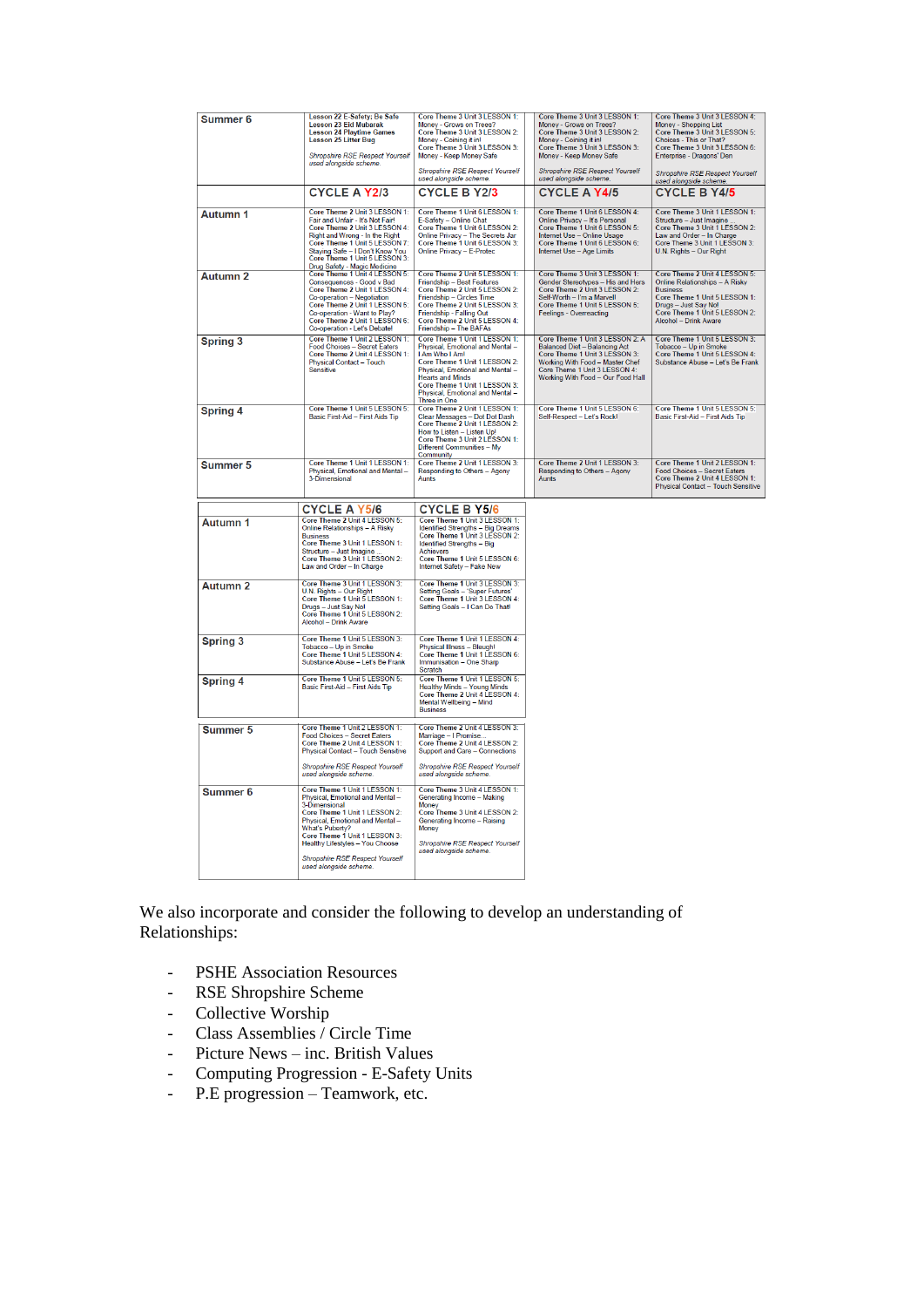## **RELATIONSHIPS & SEX EDUCATION**

**Sex Education** elements of RSE will be taught through the Shropshire RSE Scheme in Year Groups every year in the Summer Term as detailed below:

- RSE Shropshire Scheme – summary of content

| <b>Year</b><br>Group                | <b>EYES</b>                                                                                                                                                                                                                                                                    | Year <sub>1</sub>                                                                                                                                                                                                                                                                                                                                      | Year <sub>2</sub>                                                                                                                                                                              | Year <sub>3</sub>                                                                                                                                                                                                                                                                                                              | Year 4                                                                                                                                                                                                                                                                           | Year 5                                                                                                                                                                                                                                                                                                                                                                                                                                        | Year <sub>6</sub>                                                                                                                                                                                                                                               |  |  |
|-------------------------------------|--------------------------------------------------------------------------------------------------------------------------------------------------------------------------------------------------------------------------------------------------------------------------------|--------------------------------------------------------------------------------------------------------------------------------------------------------------------------------------------------------------------------------------------------------------------------------------------------------------------------------------------------------|------------------------------------------------------------------------------------------------------------------------------------------------------------------------------------------------|--------------------------------------------------------------------------------------------------------------------------------------------------------------------------------------------------------------------------------------------------------------------------------------------------------------------------------|----------------------------------------------------------------------------------------------------------------------------------------------------------------------------------------------------------------------------------------------------------------------------------|-----------------------------------------------------------------------------------------------------------------------------------------------------------------------------------------------------------------------------------------------------------------------------------------------------------------------------------------------------------------------------------------------------------------------------------------------|-----------------------------------------------------------------------------------------------------------------------------------------------------------------------------------------------------------------------------------------------------------------|--|--|
| Questions<br>Asking                 | Each year group is taught how to access help, support and advice.                                                                                                                                                                                                              |                                                                                                                                                                                                                                                                                                                                                        |                                                                                                                                                                                                |                                                                                                                                                                                                                                                                                                                                |                                                                                                                                                                                                                                                                                  |                                                                                                                                                                                                                                                                                                                                                                                                                                               |                                                                                                                                                                                                                                                                 |  |  |
| Challenges (Consent)<br>Choices and | Personal space and<br>touching.                                                                                                                                                                                                                                                | KS1<br>Car wash<br>Caring for pets<br>People who care fro us<br>Story time<br><b>Body outline</b>                                                                                                                                                                                                                                                      |                                                                                                                                                                                                | KS2<br>Create a character<br>Conscience alley<br>Overheard conversation                                                                                                                                                                                                                                                        |                                                                                                                                                                                                                                                                                  |                                                                                                                                                                                                                                                                                                                                                                                                                                               | How to access help.<br>support and advice.<br>Appropriate sources of<br>information.                                                                                                                                                                            |  |  |
| Changes                             | 11 Safe and Unsafe touch<br>L2 Caring for pets<br><b>L3 Families</b><br><b>L4 Caring for Babies</b><br>People who care for us-<br>different families, same<br>love<br>Caring for babies -<br>introducing scientific<br>vocabulary for body parts:<br>penis, vagina, testicles. | L1 Amazing Me<br><b>L2 Same but Different</b><br>13 Animals & their Rahies<br><b>Resources:</b><br>Me as a baby<br>Song: 'head, shoulders,<br>knees, toes."<br>'tham hones'<br>Same but different V1<br><b>Baby animals</b><br><b>Book:</b><br>Mummy never told me<br><b>Boys and girls</b><br>Living and non living<br>thines<br>DVD: SENSE KS1 clips | 11 Lean do<br>L2 Being Safe<br>Resources:<br>Book: Boys& girls<br>What can I do<br>Growing up sequence<br>Same but different V2<br>Animals M or F<br><b>Body words</b><br>DVD: SENSE KS1 clips | L1 Growing Up<br><b>L2 Changes</b><br><b>L3 Facts and Fiction</b><br><b>Resources:</b><br>When you grow up<br>Sort the changes<br>When you grow up trigger<br>question<br>Book:<br>Your Mummy eat my<br>football<br>Lifecycle<br>What do things come from<br>Life support systems<br>Human lifecycle<br>DVD:SENSE KS1 & 2 dips | L1 Lifecycle<br><b>L2 Keeping Safe</b><br><b>Knowing Our Bodies</b><br>13 Periods<br><b>Resources:</b><br>Same but different V3<br>Ages and Stages-human<br>lifecycle<br>How do we change<br>Lifecycle<br>Inside our bodies<br>Check out changes<br>Periods what do you<br>know? | <b>L1 Puberty</b><br><b>L2 Menstruation</b><br><b>L3 Reproduction</b><br>L4 Pregnancy & Birth<br><b>Puberty Quiz</b><br>Puberty myths & products<br>Periods what do you know<br>Menstruation cards<br>X ray diagram<br>How does a baby is made<br>Reproduction parts of<br>body<br>Reproduction word search<br>Nine months match<br>Contraception &<br>pregnancy<br>Puberty and reproduction<br>How a baby is born<br><b>Baby actual size</b> | Changes - Creating a<br>character, Changes over<br>time through to age 14.<br>Puberty- emotional and<br>physical changes.<br>Knowing our bodies-<br>internal and external<br>reproductive organs.<br>Body vocabulary -<br>acceptable and<br>unacceptable words. |  |  |
| Care and<br>Commitment              | <b>Respecting others' likes</b><br>and dislikes.                                                                                                                                                                                                                               | KS1<br>Hygiene                                                                                                                                                                                                                                                                                                                                         |                                                                                                                                                                                                | KS2<br>Friendship                                                                                                                                                                                                                                                                                                              | <b>V4 8 5</b><br>L1 Healthy Choice Challenge<br>L2 What and Who helps<br><b>L3 Celebrating</b>                                                                                                                                                                                   |                                                                                                                                                                                                                                                                                                                                                                                                                                               | Valuing ourselves - special<br>me, special you, Special<br>relationships.                                                                                                                                                                                       |  |  |

# **SCIENCE CURRICULUM**

The science curriculum contains many aspects of Sex Education within various units of work, including the following:

- KS1 Plants, Humans, Living Things & their Habitats, Animals
- KS2 Animals inc. Humans, Living Things & their Habitats, Micro-organisms

See the Science Progression Document and individual Knowledge Organisers for specific content of these units of work.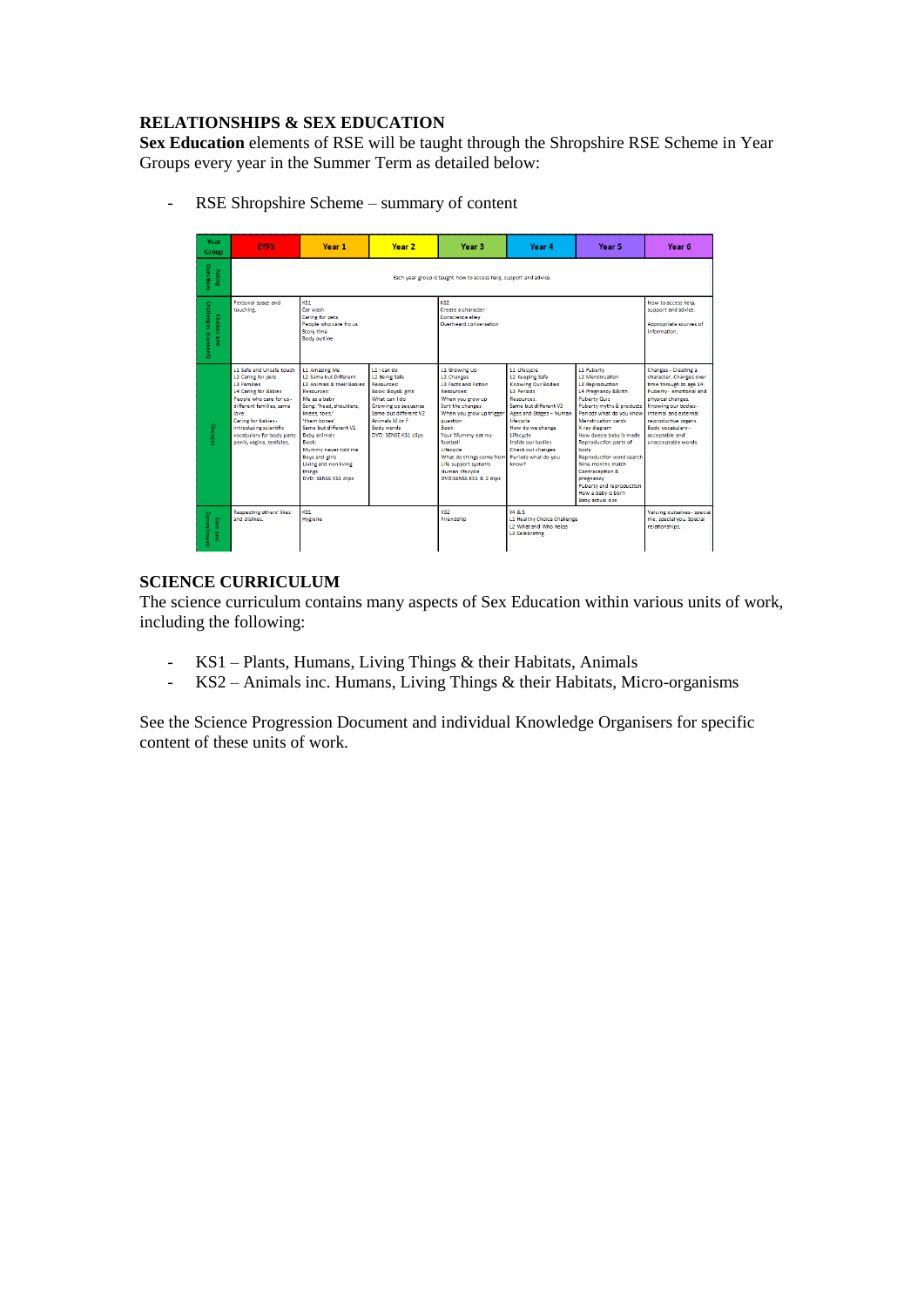## **SECTION 4 RIGHT TO BE EXCUSED FROM SEX EDUCATION (COMMONLY REFERRED TO AS THE RIGHT TO WITHDRAW)**

#### **DFE 2019**:

The following paragraphs are taken from the DfE 2019 guidance:

'45. Parents have the right to request that their child be withdrawn from some or all of sex education delivered as part of statutory RSE. Before granting any such request it would be good practice for the head teacher to discuss the request with parents and, as appropriate, with the child to ensure that their wishes are understood and to clarify the nature and purpose of the curriculum. Schools will want to document this process to ensure a record is kept.

46. Good practice is also likely to include the head teacher discussing with parents the benefits of receiving this important education and any detrimental effects that withdrawal might have on the child. This could include any social and emotional effects of being excluded, as well as the likelihood of the child hearing their peers' version of what was said in the classes, rather than what was directly said by the teacher (although the detrimental effects may be mitigated if the parents propose to deliver sex education to their child at home instead).

49. Head teachers will automatically grant a request to withdraw a pupil from any sex education delivered in primary schools, other than as part of the science curriculum.

50. If a pupil is excused from sex education, it is the school's responsibility to ensure that the pupil receives appropriate, purposeful education during the period of withdrawal. There is no right to withdraw from Relationships Education or Health Education.'

#### **PARENTAL COMMUNICATION**

A letter will be sent to all parents prior to the unit of work (containing elements of sex education) being taught, usually in the Summer Term, before taking place each year. The school will provide information about the planned lessons and when they will take place. The school will provide detail about the areas covered in each lesson. There will be an opportunity for parents to see and explore the resources being used within lessons if the parents wish to do so.

A Parents evening will be provided, if necessary, depending on the number of parents/carers wanting to explore the content of RSE lessons further.

Parents are informed of the will to withdraw their child from sex education when initially registering their child to the school. Parents will also be reminded of their right to withdraw their child from sex education within the letter describe above.

As stated previously, parents have no right to withdraw children from relationships education, science or health education. If a parent wishes to withdraw their child from the sex education lessons, they should discuss this with the headteacher before lessons commence.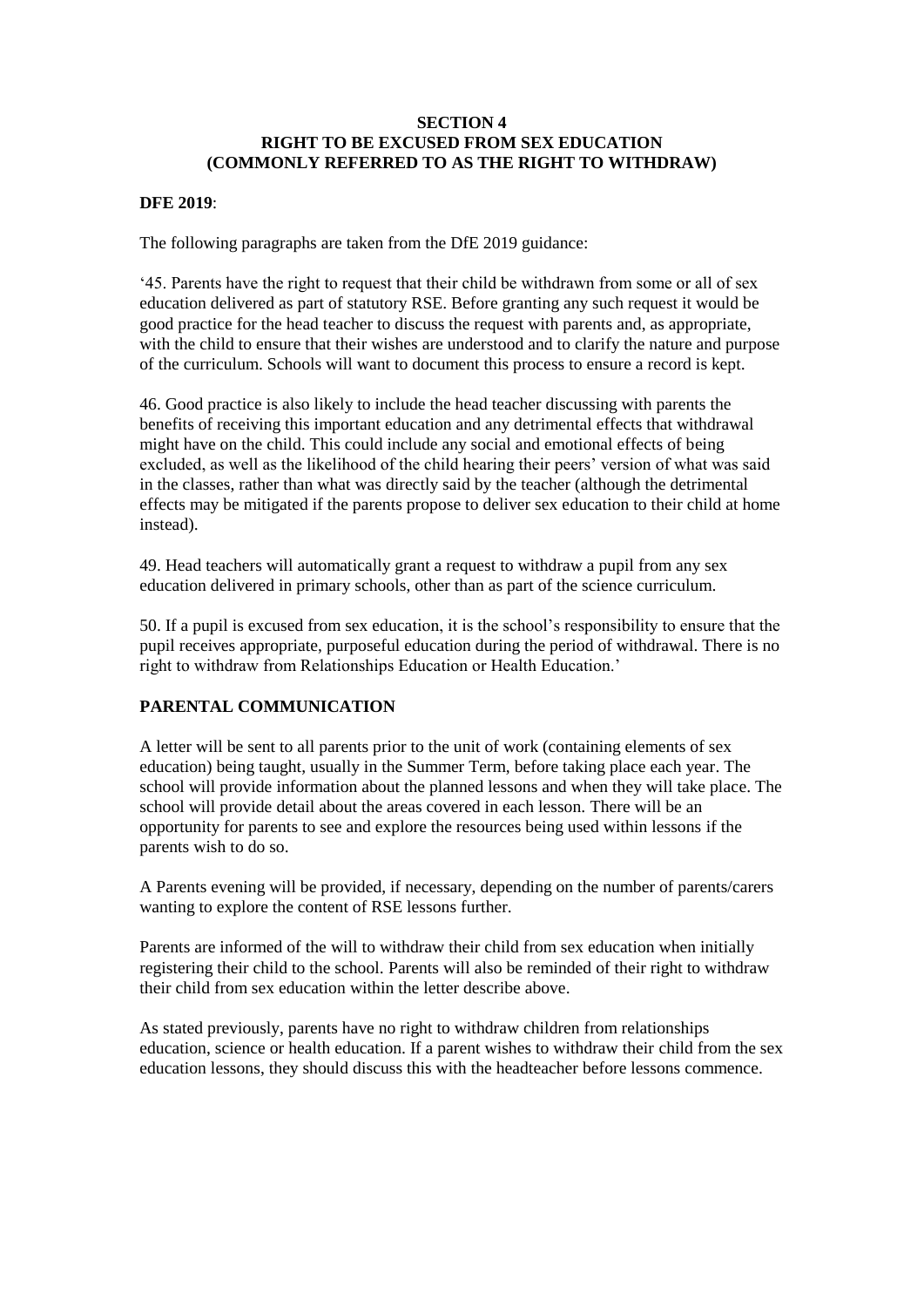#### **SECTION 5**

# **CONCLUDING SECTIONS (RELATIONSHIPS AND SEX EDUCATION)**

#### **SAFEGUARDING**

Teachers are aware that effective RSE, which brings an understanding of what is, and what is not appropriate in a relationship, can lead to a disclosure of a child protection issues. Safeguarding procedures, as specified by Keeping Children Safe in Education are followed.

All referrals, whatever their origin are taken seriously and considered with an open mind, which does not pre-judge the situation. The procedures adopted for handling cases of neglect, physical, emotional, sexual abuse and failure to thrive involving children and young persons, are based on the principle that the interests and welfare of the child or young person are of paramount importance.

# **CONFIDENTIALITY**

All staff working in this area are aware of the school's Child Protection Policy and will work within it at all times. Teachers cannot offer or guarantee pupils unconditional confidentiality.

## **THE SOCIAL, ETHNIC AND RELIGIOUS MIX OF THE SCHOOL**

We aim to fulfil the educational needs of the children who are represented in our local community. The children come from a varied cross section of our local community and represent different social, ethnic and religious values, beliefs and customs.

#### **SEND**

It is recognised that SEND pupils may require additional support with the RSE curriculum and can be at increased risk of exploitation. Individual support may be considered where appropriate. Parents and pupils will be involved and consulted.

#### **HOME/SCHOOL PARTNERSHIP**

We believe that parents have the primary role in delivering relationship and sex education. We aim to provide a programme as part of our home/school partnership, ensuring all pupils receive high quality provision in line with national good practice recommendations, statutory and legal requirements related to equality and safeguarding.

It is hoped that the school curriculum and the ethos of the school complements and enhances home teaching and values, giving due regard to the value of family life, loving and stable relationships.

Children are exposed to information and messages from T.V, Internet, film, music videos, books and magazines. They are influenced by family, friends and significant adults. Part of our role is to ensure that children are able to understand and interpret the information they receive.

#### **ROLES AND RESPONSIBILITIES**

This policy is the responsibility of the headteacher who works closely with the PSHE subject leader.

#### **STAFF TRAINING AND DEVELOPMENT**

The subject leader will continue to receive external CPD through courses and where appropriate consultants visiting schools. All staff will receive training through 'in house' CPD in this area.

#### **CONSULTATION**